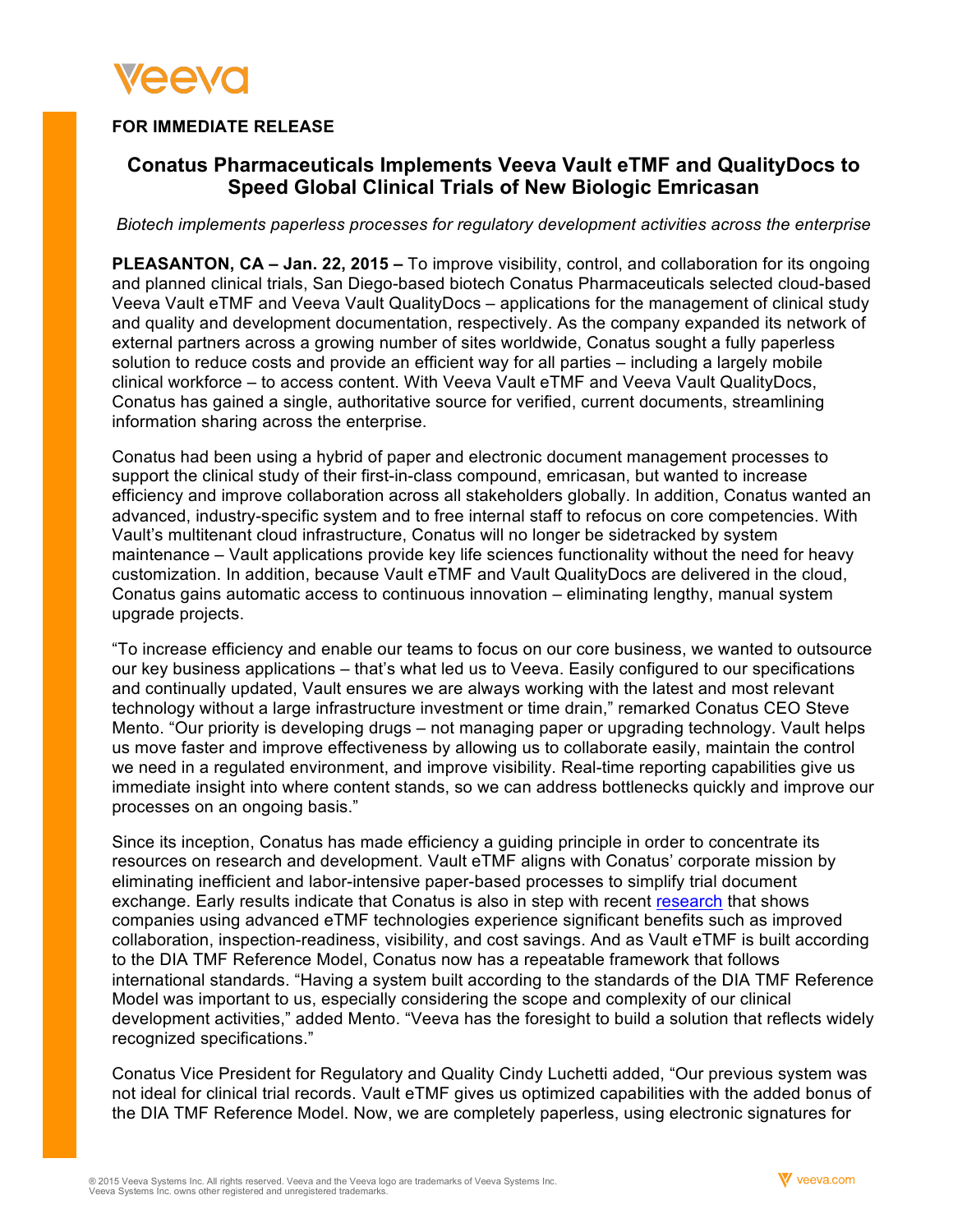almost everything and recording all approvals in the system. This kind of efficiency is critical to meeting our research and development goals."

Vault QualityDocs has also proven key to supporting Conatus' efficiency goals by delivering a single, global source of all quality system documents, manufacturing records, development reports, and validation documents across the enterprise. An approved document is uploaded once and shared to all globally – eliminating the risk and inefficiency of unsecured paper copies. In addition, Vault QualityDocs' Read and Understood functionality allows Conatus team members to review documents easily and management to monitor completion using simple dashboards. "Vault QualityDocs has made immediate impact on our operational efficiency and compliance," added Luchetti. "Our staff always has access to the current effective version of a document anywhere with web access – whether in the office or on the road. It's faster. It's easier. And it encourages them to follow our procedures. We also automatically track who is reading or has been trained on which materials for simplified compliance reporting."

Vault QualityDocs and Vault eTMF, along with all Vault applications, are designed to closely mirror familiar consumer web sites, providing an intuitive interface for all users. "Vault is sleek and simple. Our employees, and various external partners have picked it up without a steep learning curve and only minimal training – literally just an hour or two," noted Mento. "Vault simplicity not only makes us more efficient and it easier to share information, but it also encourages all users to leverage the full functionality of the system for greater return on investment."

#### **About Veeva Vault**

Veeva Vault is the first cloud-based regulated content management platform and suite of applications designed for life sciences. It spans clinical, quality, commercial, medical, and every major part of a global life sciences company to ensure one trusted source for content and data across the enterprise. Helping companies connect securely in the life sciences cloud, Vault provides complete control from start to finish, as well as the easy accessibility, visibility, and agility needed to speed time to market. All Vault applications offer real-time reporting and dashboards; an intuitive, consumer-web interface; and a true multitenant cloud architecture that continuously delivers rapid innovation. Today, more than 100 customers rely upon Vault to manage critical content and the number of Vaults has grown threefold in just one year.

## **Additional Information:**

- For more information on Veeva Vault, please visit: www.veeva.com/vault/
- Stay updated on the latest Veeva news on LinkedIn: www.linkedin.com/company/veeva-systems
- Follow @veevasystems on Twitter: www.twitter.com/veevasystems
- Like Veeva on Facebook: www.facebook.com/veevasystems

## **About Veeva Systems**

Veeva Systems Inc. is a leader in cloud-based software for the global life sciences industry. Committed to innovation, product excellence, and customer success, Veeva has more than 200 customers ranging from the world's largest pharmaceutical companies to emerging biotechs. Veeva is headquartered in the San Francisco Bay Area, with offices in Europe, Asia, and Latin America. For more information, visit www.veeva.com.

#### **Forward-looking Statements**

This release contains forward-looking statements, including statements regarding benefits from the use of Veeva's solutions, demand for Veeva's solutions, and general business conditions. Any forward-looking statements contained in this press release are based upon Veeva's historical performance and its current plans, estimates, and expectations and are not a representation that such plans, estimates, or expectations will be achieved. These forward-looking statements represent Veeva's expectations as of the date of this press announcement. Subsequent events may cause these expectations to change, and Veeva disclaims any obligation to update the forward-looking statements in the future. These forward-looking statements are subject to known and unknown risks